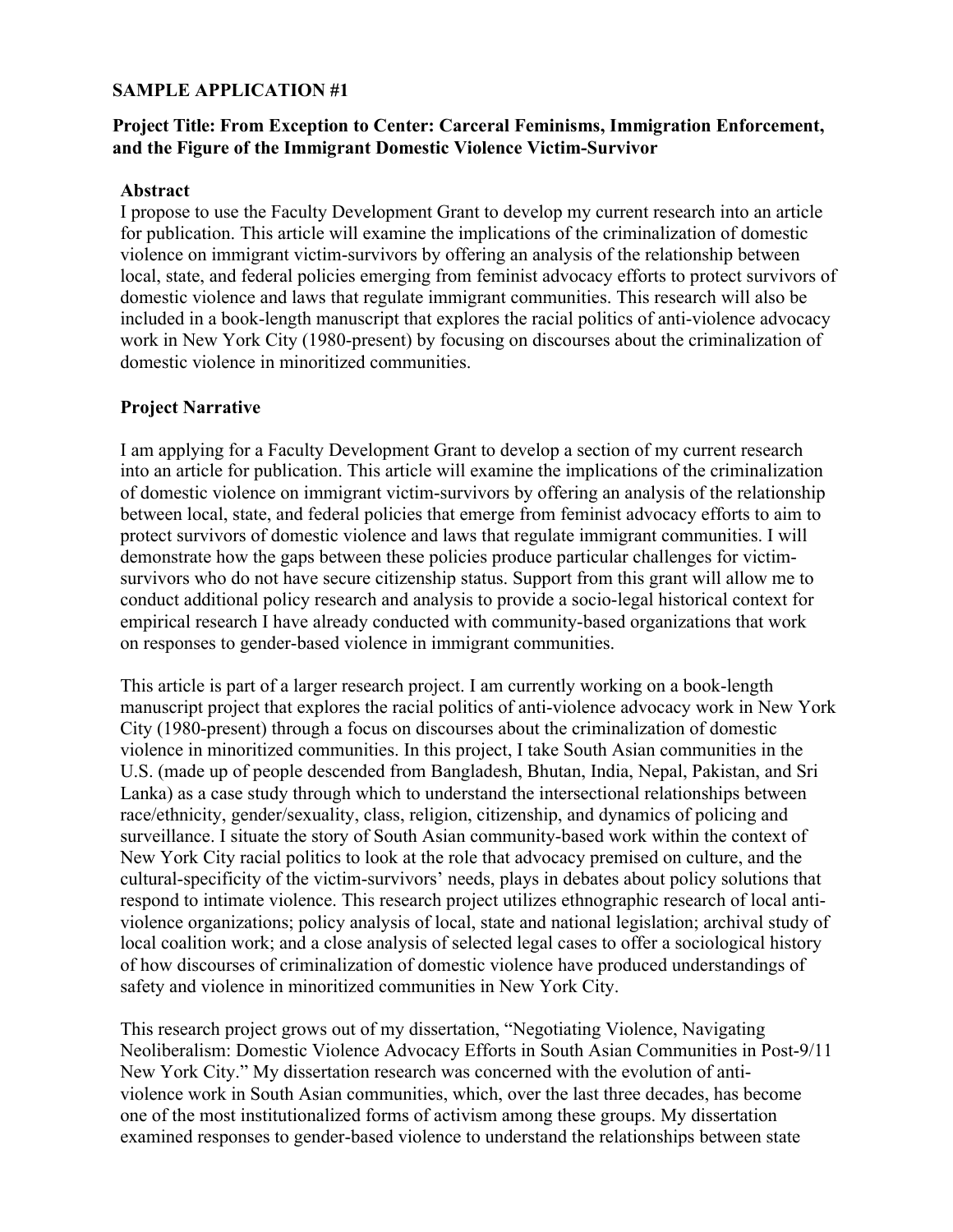institutions, non-profit organizations, and South Asian immigrant and diasporic communities within a context of neoliberal capitalism, multicultural feminism, and post-9/11 anti-terrorism discourses. This study was based in data collected through multiple qualitative research methods such as policy and budget analysis of anti-violence legislation, in-depth interviews with leaders in South Asian community-based organizations, content analysis of informational materials about domestic relevant public events and activities.

In reading anti-domestic violence activism through the relationships between state policies and localized responses, I illuminated the complexities that community-based organizations face in their everyday advocacy practices with South Asian survivors of domestic violence. Underlying this exploration was focused attention to internal differentiations of vulnerability to institutional violence in South Asian American communities—based on religion, sexuality, immigration status, and class—and how these dynamics are addressed and/or avoided in community social change work. I was particularly interested in how post-9/11 policy initiatives affected advocacy strategies for victim-survivors of domestic violence that were at risk for detention or deportation.

These internal differentiations of vulnerability were most visible through exploration of the impacts of the criminalization of domestic violence, institutionalized through the passage of the Violence Against Women Act in 1994. For communities who are in insecure positions with the state because of their social location (e.g. racial identity, class position, citizenship status), the criminalization of domestic violence can produce variant outcomes, including additional harm. For these victim-survivors, interactions with state institutions may not be or feel safe. Thus, calling state agents, such as the police, or participating in criminal legal processes, such as the prosecution of an abusive partner, entails risk. At the same time, participation in criminal legal processes where authoritative evidence, such as police reports, legitimates the experience of victim-survivors can serve as an essential entry point to access public assistance and other social services.

Victim-survivors that are minoritized due to race/ethnicity, gender/sexuality, class, and/or citizenship status grapple with these complex risk assessments, gauging possibilities of safety and violence in their intimate relationships as well as relationships with state institutions (Bhuyan 2006). Community-based advocacy efforts are positioned to negotiate these complicated dynamics between the state and victim-survivors of intimate violence. My book project takes up concerns about the impact of criminalization of domestic violence and widens it, to locate these dynamics in South Asian communities within a larger historical context of debates about policing and surveillance in the anti-violence movement in New York City.

A critical finding in my research thus far concerns the role that culture has played in antidomestic violence work in South Asian immigrant communities. Culture has been a terrain of struggle for Asian immigrant communities (Lowe 1996), and South Asian feminist scholars have contributed new understandings of the relationship between culture, gender, and violence (Das Gupta 2005). Engaging assumptions about culture has been a significant part of antiviolence scholarship and/or activism in South Asian communities in the U.S. from its onset. The assertion of the culturally-specific needs of the South Asian victim-survivor has worked to intervene in essentialist ideas about patriarchy in South Asian communities. It has also served to interrupt dominant constructions of a universal experience of domestic violence that is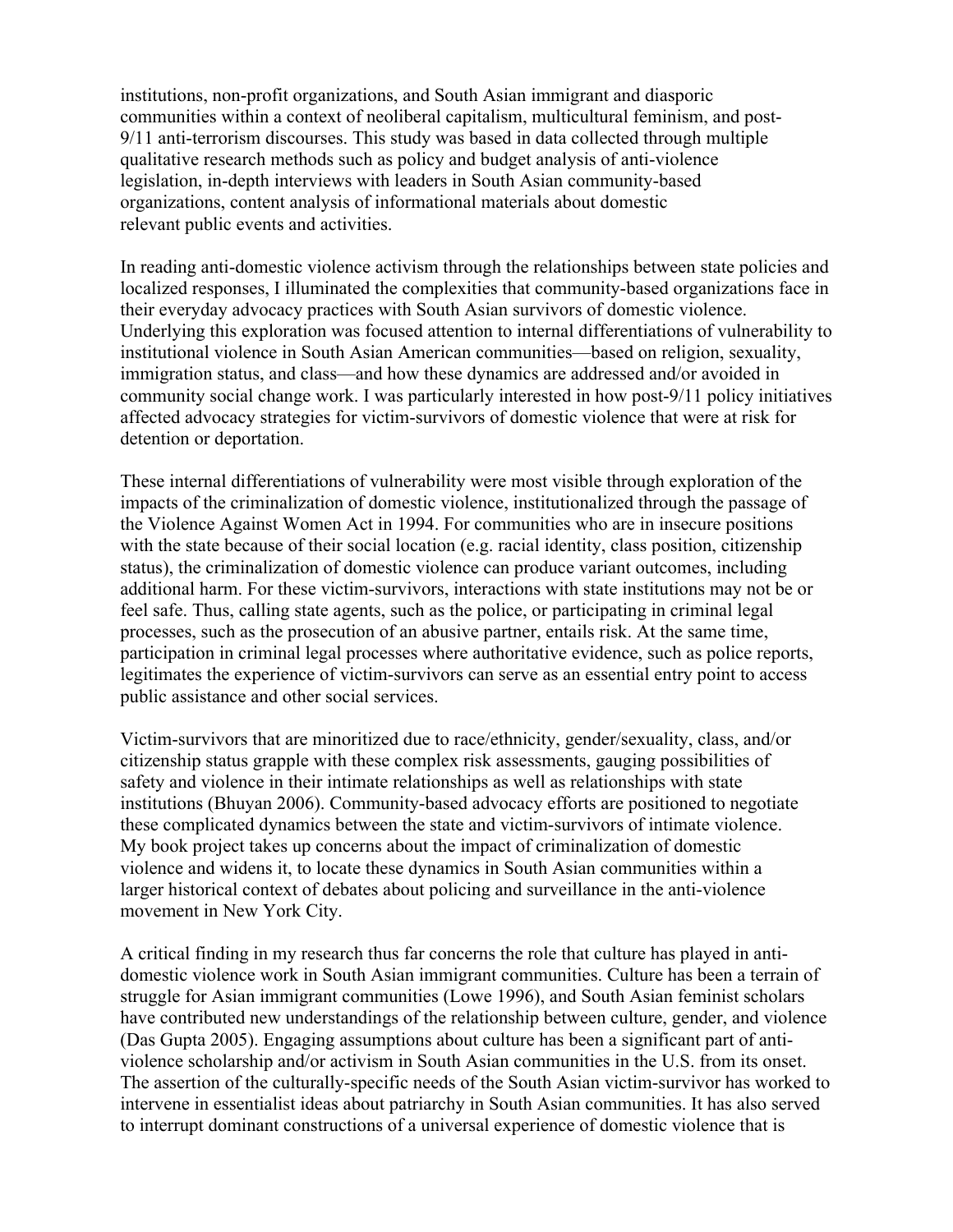devoid of cultural context. Anti-violence advocacy has grown steadily through a platform of cultural-specificity, in which a premise of shared culture is the mode through which South Asian women's needs, experiences, and life conditions are articulated. Scholarship and advocacy that focuses on the unique culturally-specific needs of South Asian women has helped produce a vehicle through which attention can be afforded to this population. Culture, thus, becomes the methodology for this work.

I argue that an emphasis on unique cultural factors obscures structural concerns that South Asian immigrant communities face when interacting with state institutions, particularly the criminal legal system. Cultural frameworks have become a way to manage complexities of structural inequality, racism, and conditions of insecurity. There has been a gap in attention to both the technologies of state-sponsored racism that differentially impact people *within* South Asian communities as well as *across* racialized populations.

My project, thus, links issues of intimate violence with institutional violence, such as law/policy that increase policing/surveillance of immigrant communities. These connections are already being made by academic researchers who work on the intersection of issues of mass incarceration, crime control and domestic violence law (e.g. Alexander 2006; Richie 2012), though Asian communities are generally not included in this body of research. Meanwhile, scholarship about intimate violence in South Asian immigrant communities (e.g. Dasgupta and Warrier 1996; Raj and Silverman 2002) has not addressed the role that criminalization of domestic violence plays in these experiences, and, in particular, has not examined the risks that face community members who are already at risk for institutional violence. My research expands our understanding of the implications of living in the United States as part of a minoritized population. This research contributes to academic dialogue in Sociology, Urban Studies, Ethnic Studies, and Women's and Gender Studies/Feminist Criminology as well as to public sociological conversations about violence against immigrant women.

I am requesting support from Faculty Development Grant to research and write an article for publication in *Signs*: *Journal of Women in Culture and Society*, an internationally-renowned interdisciplinary peer-reviewed journal. This article will offer a socio-legal history of policies that have shaped public institutional responses to domestic violence to show the particular obstacles faced by immigrant victim-survivors whose citizenship is not secure. I will also offer two case studies that showcase alternative strategies being implemented by two different NYC- based efforts working with immigrant victims-survivors of domestic violence: Sakhi for South Asian Women, a community-based organization, and Anti-Violence Advocates Against Deportation, a citywide coalition.

This article will build from empirical research that I have already conducted. However, I will hold follow-up interviews with selected leaders in these two organizations. I am preparing my IRB application, to be submitted by April 15, 2015.

My research is directly relevant to the BMCC community, as I look at the ways that social policies shape the experience of minoritized communities living in New York City. My work lifts up the stories that are often made invisible because they are outside the dominant narrative. I am eager to find more opportunities to share my work with students, faculty, staff, and others. I am in my second year at BMCC and support through the Faculty Development Grant will help me in growing and disseminating my scholarly work. The research for this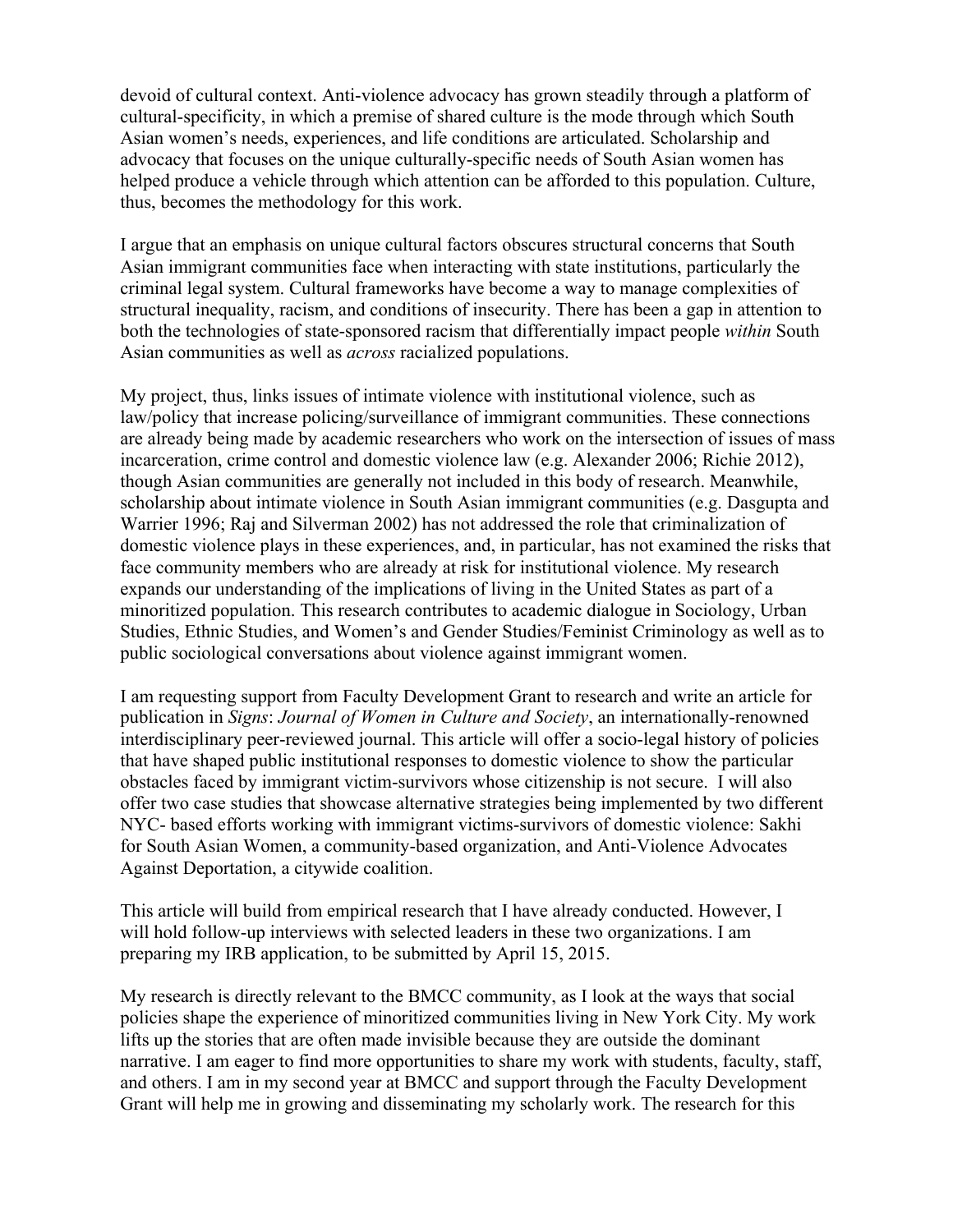article will be included as a chapter in my book manuscript so this grant will indirectly support the advancement of this larger project as well.

### **Timeline**

April 2015. Submit IRB Application (by April 15, 2015 submission date); Continue research on social policies (to expand upon research already completed);

Present conference paper at the Critical Ethnic Studies Association Annual Meeting. Here, I will present my research on the case studies and expect to received helpful feedback that will shape my final draft.

May 2015. Continue research on social policies;

Present conference paper at Law and Society Annual Meeting. Here, I will present research on social policy and expect to receive constructive feedback.

June-July 2015. Continue research on social policies; Conduct follow-up interviews.

August 2015. Write/complete draft of article.

October 2015. Revise draft and prepare for submission.

November 2015. Submit article to *Signs: Journal of Women in Culture and Society*

February 2016. Present research/publication.

#### **Budget**

Summer Stipend to support research and writing \$3,000 *TOTAL \$3,000*

[Bibliography Omitted]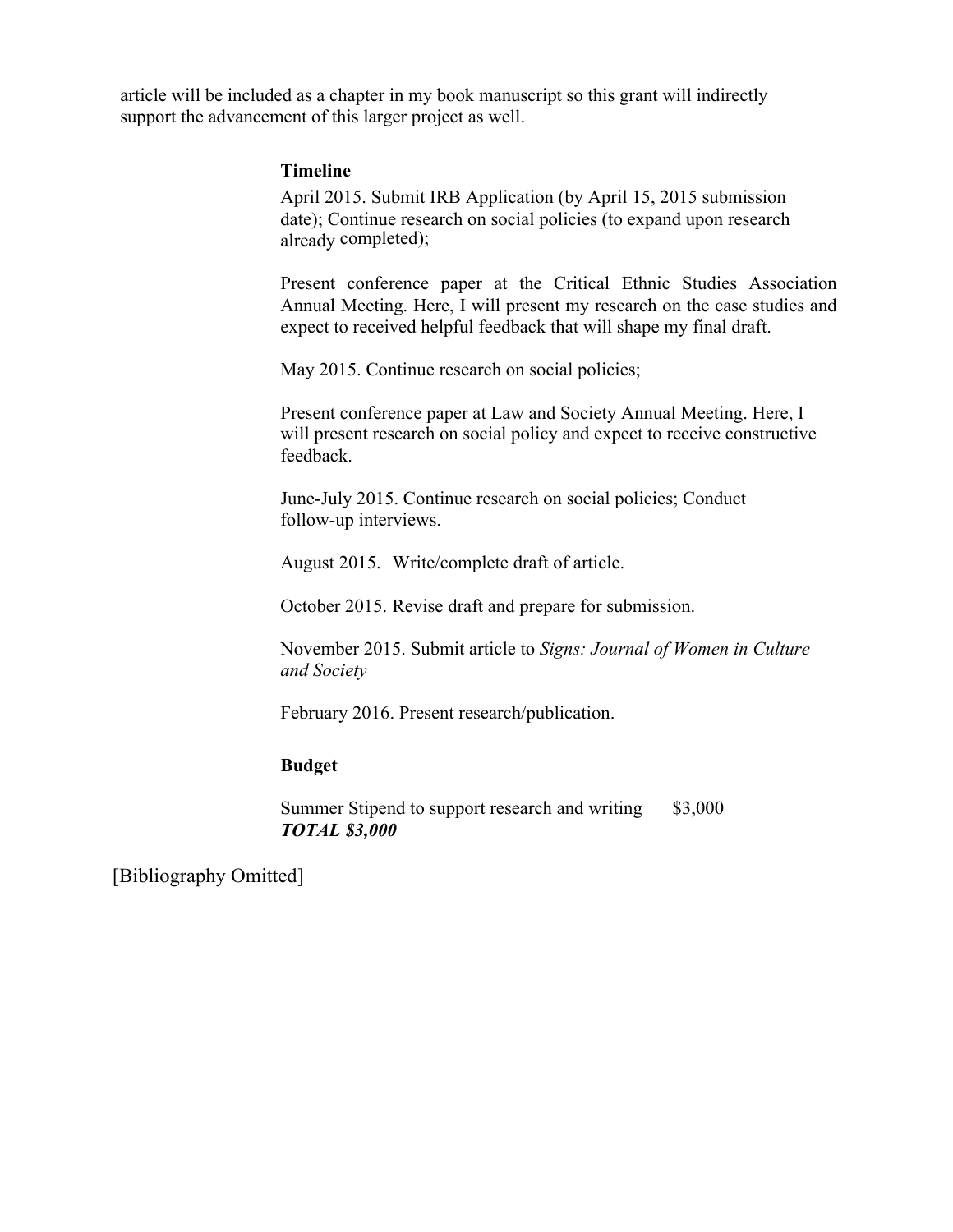# **SAMPLE APPLICATION #2**

# **Project Title: "Variations of Frida: Graciela Iturbide, Mario Bellatin, and La Chica Boom"**

## **Abstract:**

The image of Frida Kahlo's face is everywhere: it has been reproduced in t-shirts, altars, posters, shoes, postcards, pins, and handbags. This visual saturation is the point of departure of my article. I want to explore the relationships between image, text, and referent, as it unfolds in three very recent inter-medial works that reinterpret and reimagine the icon and legacy of Frida Kahlo. The works are a photo book (*Frida's Barthroom* [2008], with photographs by Graciela Iturbide and a text by Mario Bellatin); a biography (*The Two Fridas* [2009] also by Bellatin), and a performance (*Su(Frida)* [2012] by Ximena Ibarra, a.k.a. La Chica Boom). Photography, literary fiction, and performance interrogate, through the specificities of each medium, the referent "Frida."

# **1. Project Narrative:**

1

Frida Kahlo's life, her oeuvre, her house, her relationships, and even her fashion, have been widely studied and documented. Numerous exhibitions and books have explored different facets of the artist life, including her connections to surrealism, her relationship with Diego Rivera, and her photographic archive.1 Moreover, the image of Kahlo's face is everywhere: it has been reproduced in t-shirts, altars, posters, shoes, postcards, pins, and handbags. It is this sort of overexposure, so to speak, what is at the core of the works I analyze in my proposed article "Variations of Frida: Graciela Iturbide, Mario Bellatin, and La Chica Boom."

In this article, I investigate the relationships between image, text, and referent, as it unfolds in three very recent inter-medial works (i.e., works combining photography and text, or images, text, music, and live performance) that reinterpret and re-imagine the icon and legacy of Frida Kahlo. These works, I argue, ask to be considered together. The first work is *El baño de Frida* [Frida's Bathroom] (2008), which can be described as an object-book. One side of the book displays the black-and-white photographs made by Graciela Iturbide inside Kahlo's bathroom, which remained closed for fifty years after the death of the artist; the other side of the book—i.e., if one flips the book over—presents the reader with a story by Mario Bellatin, *Demerol sin fecha de caducidad* [Demerol No Expiration Date] (2008). The second work is *The Two Fridas* (2009), also by Bellatin. In this book, the author turns to fiction and to photography to offer "his version" of the life of Kahlo. Both *Frida*'s

<sup>1</sup> See, for example, Hayden Herrera's *Frida: A Biography of Frida Kahlo*; Eli Bartra's *Frida Kahlo: mujer, ideología y arte*; *Frida Kahlo, contra el mito* by Patricia Mayayo; *Devouring Frida: The Art History and Popular Celebrity of Frida Kahlo* by Margaret A. Lindauer; *Frida Kahlo: The Camera Seduced*, a memoir by Elena Poniatowska and essay by Carla Stellweg; *The World of Frida Kahlo*, edited by Erika Billeter; *Lola Alvarez Bravo: The Frida Kahlo Photographs*, edited by Salomon Grimberg. Kahlo as a pop culture and as a fashion figure is the topic of Janis Bergman-Carton's "Strike a Pose: The Framing of Madonna and Frida Kahlo" and of Rebecca Block and Lynda Hoffman-Jeep's "Fashioning National Identity: Frida Kahlo in 'Gringolandia'". One article that examines the relationship between the visual, the textual, and self-representation in Kahlo's paintings and writings is Levinson C. Reis' "Paratexts to Frida Kahlo's Oeuvre: The Relationship between the Visual and the Textual, the Self and the Other, from Self-Portraits to the Diary Entries."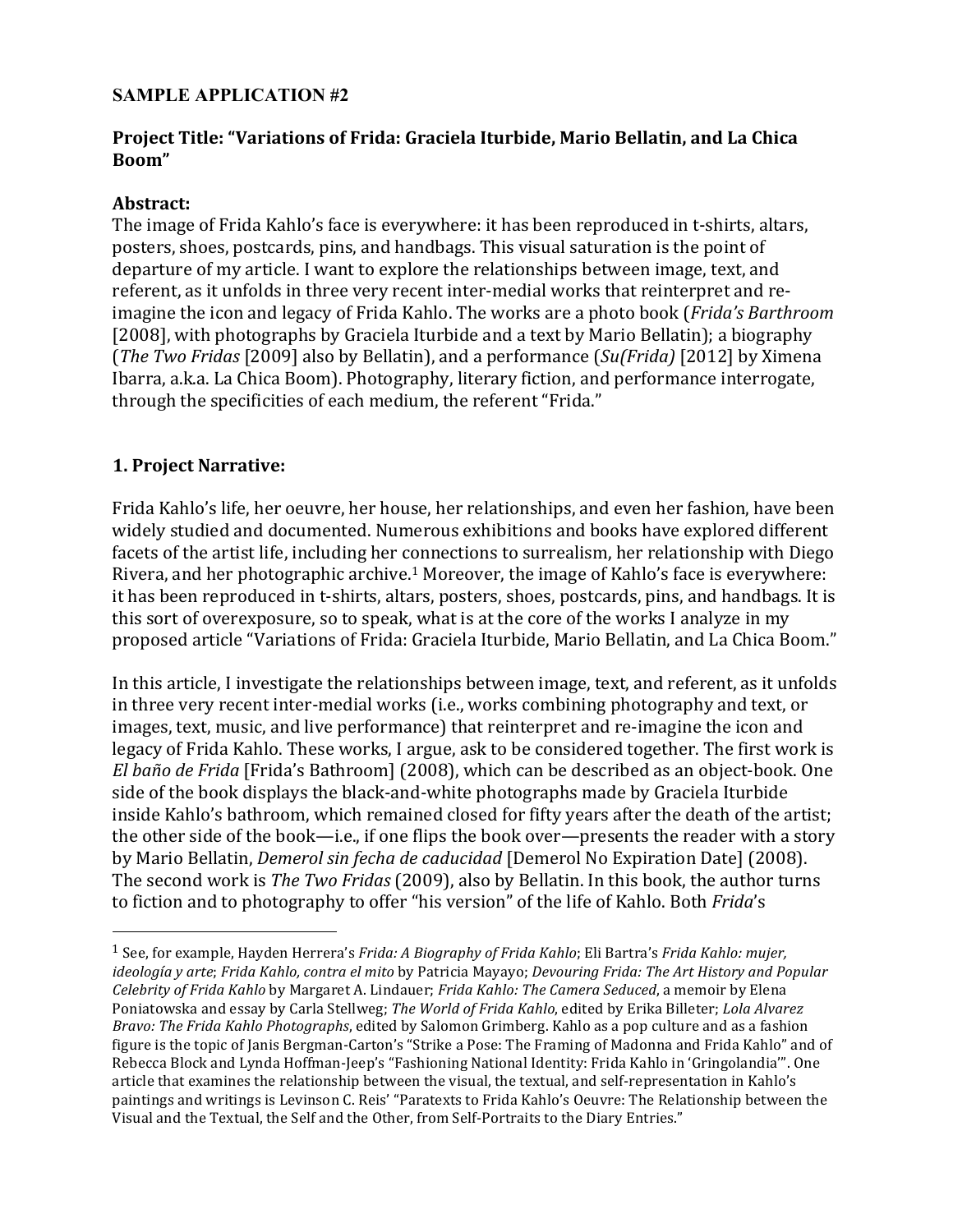*Bathroom* and *The Two Fridas* interrogate the boundaries between fiction, biography, and autobiography and offer the reader/spectator different variations of Frida as an ordinary human being or as a ghost. It is worth noting that in these works, the interplay between the visual and the textual is not always harmonic or coherent; at times, the presence of an image makes the text more ambiguous, eluding certainty and asking a more critical posture from the reader/spectator. The third work is a performance by La Chica Boom, *Su(Frida)* (2012). In this performance, the artist combines visual imagery and music to problematize the notions of visibility, performance, and corporeality. My article, then, will explore how photography, literary fiction, and performance interrogate, through the specificities of each medium, the referent "Frida."

As a scholar specializing in contemporary Latin American literature and Cultural Studies, my first approach to the figure of Frida Kahlo was through Bellatin's fictional works. In fact, this research project derives from a revision of the last chapter of my doctoral dissertation, in which I discuss literary works by Bellatin. In that chapter, I argue that one of the most productive ways to approach Bellatin's artistic practice is from the notion of montage (*montaje*). My use of the Spanish word, *montaje*, instead of montage, is intentional. The notion of *montaje* refers to the process of editing, selecting, and composing different pieces in order to build up a whole—as in filmic or theatrical montage. But in Spanish, the notion of *montaje* also refers to that which conceals the truth or coincides with the truth only in appearance. The confusion of autobiography, biography, reality, and fiction has been a constant throughout Bellatin's artistic career. *Los fantasmas del masajista* (2009), *Biografía ilustrada de Mishima* (2009), or the apocryphal biography *Shiki Nagaoka: una nariz de ficción* (2001), are all hybrid works that re-elaborate the relation between (auto)biography and fiction by means of the collaborative encounter between text and photographic images. Likewise, Bellatin broadens the realm of fiction by literally taking the fiction off of the written page and disseminating it into the territory of performance, photography, theatre, and public events. The writer-performer has a whole network of accomplices who collaborate with him in these projects.

*Demerol No Expiration Date* plots and intermingles biography, autobiography, and fiction from beginning to end. In this tale, an audience goes to a conference at which, thanks to a peculiar apparatus provided by a professor, they can hear and see an old Frida Kahlo, who appears "as if she would have kept living after her death."  $(7)^2$  In this strange tale, Kahlo's image appears projected on the screen of the apparatus while the artist herself reflects on her artistic career and comments on her works. One of the remarkable elements here is that all the works and projects that Kahlo comments on (*Salón de belleza, Damas Chinas*, or *Perros héroes*) are Bellatin's works, not Kahlo's. Thus, the whole tale functions as a selfreflection mediated at different levels—the space of the conference, the screen, Frida's voice and image, and the false attribution of the works—about the artistic practice and writing of Bellatin himself.

Frida as an absent figure appears again in *The Two Fridas*. The Mexican publishing house Lumen commissioned Bellatin to write a biography addressed to young audiences about the Mexican painter. But when *Las dos Fridas* appeared in 2008, it became apparent that it

1

<sup>2</sup> Kahlo died in 1954. Translations of Bellatin's texts are my own.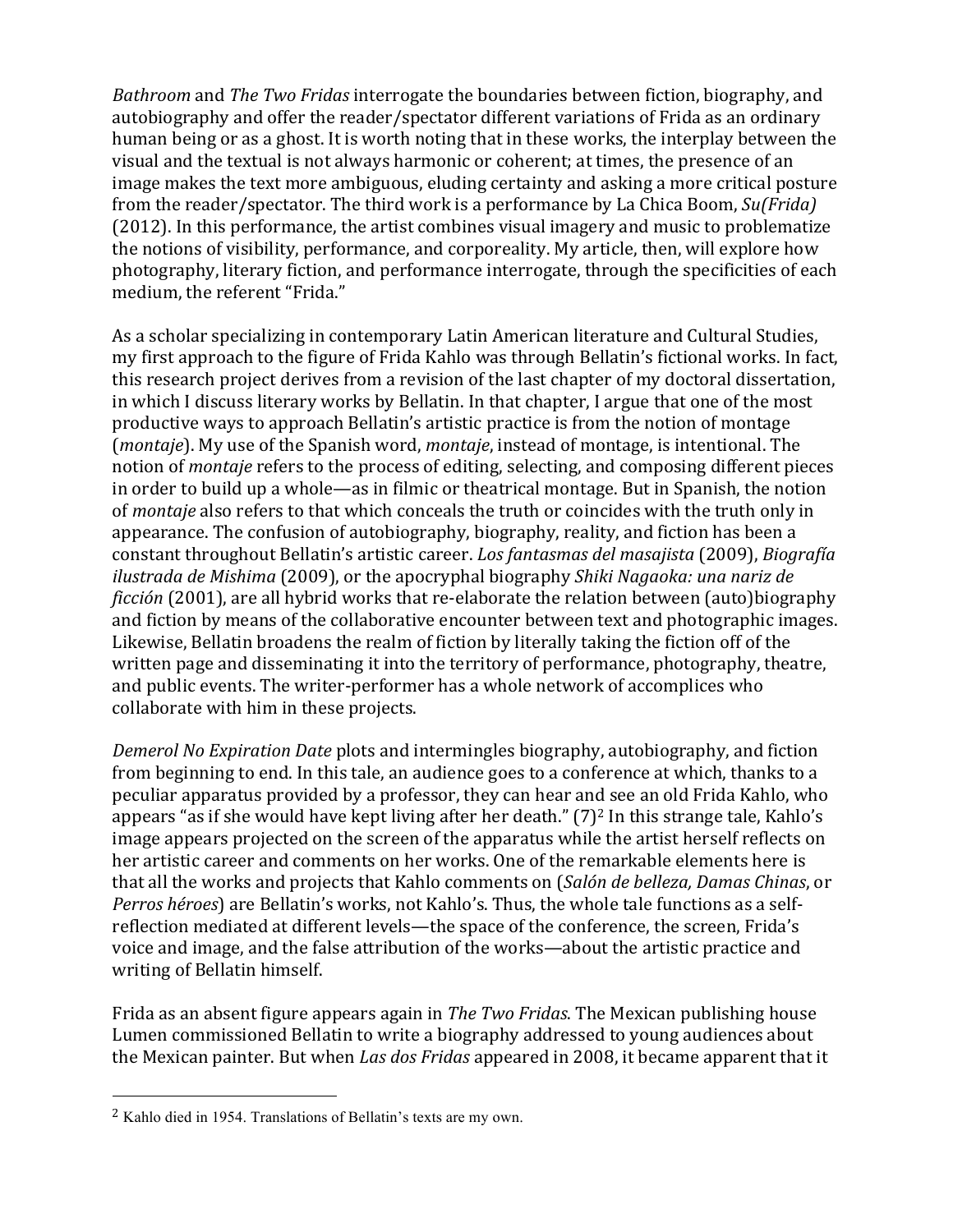was not a conventional biography. The book begins with a narrator telling in first person— "Bellatin"—that "he has been commissioned to write a biography about Frida Kahlo", and is composed by a series of photographs—most of them taken by the author himself—that are more related to Bellatin than to Kahlo. This commissioned biography deliberately exposes the problem of mediation—already articulated in *Demerol* through the exposition of multilayered representational apparatuses—and explores the limits and potentials of the biographical genre through a complex intertwining of photographs and a highly selfreflexive narration. The title, just like Kahlo's famous self-portrait, alludes to the existence of not one but two Fridas.3 This is announced in a comic dialogue box next to Frida's black silhouette, simultaneously suggesting the doubled and the absent. At the same time, the text is narrated in the first person by a writer who weaves different stories into his narration: the story of the process of writing Frida's biography, the story of the writer's trip along with his dog to find Frida; the stories of other characters that he connects to Frida; the story of the writer's family, and, finally, a reflection on photography. The visual components of this book are, needles to say, of great importance. The connection between writing and photography—specifically, a portrait of Frida—appears delineated from the beginning of the narration: "The only thing that I asked for, after hearing the conditions of the commission, was a photograph of the woman around whom the narration would gravitate" (4), says the writer. The caption of this image says: "Photograph given by the publishing house at the moment of the commission" (4).

One of the tendencies within photography theory has been to conceptualize the photographic image in terms of silence, death, and absence (the names of André Bazin, Roland Barthes, and Susan Sontag come to mind); I agree with one critic when she argues in regard to German writer W.G. Sebald's oeuvre, that "such an approach might play down the potentiality of photographs and albums to 'intervene' in texts as themes, representational frames and gaps, textual 'clicks' or mutable snapshots-like descriptions within a constant textual displacement towards a medial 'other'" (Sándor 192). This contention can also be made in relation both to Bellatin's fictions and Iturbide's photographic work. In *Frida's Bathroom*, the spectator/reader is constantly defied both by the ambiguous interplay of photographs and texts (in the sense that one medium displaces and intervenes the other) and, in *The Two Fridas*, by the unconventional way in which the so-called biographer treats his biographic subject. In *(Su)Frida*, the spectator tries to grasp the various forms of displacement that this subject called Frida experiences. There are different layers of signification in the reenactment of Frida as mother, women, virgin, and whore.

The kind of research I am proposing here puts into dialogue different forms of art expression—photography, literature, and performance—along with literary theory, photography studies, and (auto)biography studies. The theoretical discussion and the inter-medial approach I intend to develop will shed light into a less explored facet of Frida Kahlo, which is that of Frida as a referent, as an object of re-presentation for Mexican and Chicano photographers, writers, and performers.

1

<sup>3</sup> Kahlo painted *The Two Fridas* in 1939.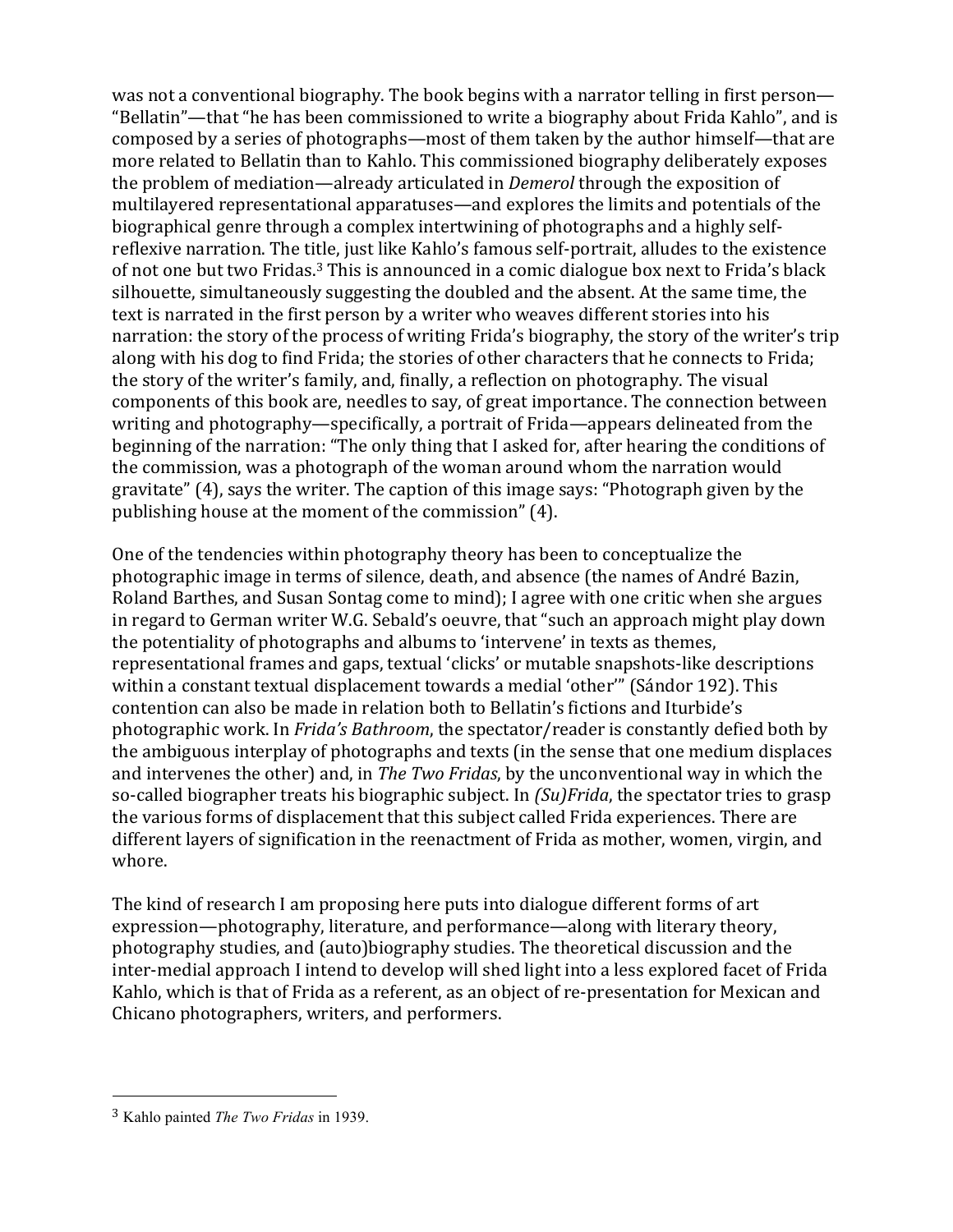At BMCC, my students have experienced the nuances of self-representation by looking at self-portraits by visual artists and photographers from the Americas and Europe, and by reading literary texts by prominent Latina/o and Spanish American writers. In my 200 level classes, I ask my students to write their own auto portraits as one of the written assignments. Both semesters (Spring 2013 and Fall 2013) my students have done a terrific job; they really connected with the writing assignment and were also capable of understand the notion that auto-representation isn't self-evident nor transparent.

I published an article about Mario Bellatin's oeuvre in 2011 and an article in which I discuss photography theory and Chilean photography in 2012; both articles were written and published in Spanish (I am attaching my published articles at the end of the package). I will write this article about photography, literature, and performance in English, and my plan is to publish it in a collective volume entitled *Mediatized Sensibilities: Technology, Literature, and Latin America*, co-edited by Matthew Bush (Lehigh University) and Tania Gentic (Georgetown University) next year*.* In order to complete this article, I need to travel to Mexico City to conduct archival research and to interview performers and photographers during the summer*.* This is why I would like to ask for \$3000 as a summer stipend. I plan to write the article during the summer of 2014 and to use part of the Faculty Development Grant to defray the costs of my travel to Mexico City during the month of July (airline ticket fare, lodging, meals, and local transportation).

# **2. Timeline:**

I will be presenting a preliminary version of this research at the next Latin American Studies Association International Congress, which will take place in Chicago, Illinois, in May 21-24, 2014. I was invited to participate in a panel entitled Mediatized Sensibilities: Technologies in Literature, which has been accepted. The organizers of the panel, professors Matthew Bush (Lehigh University) and Tania Gentic (Georgetown University) also put together a book proposal entitled *Mediatized Sensibilities: Technology, Literature, and Latin America* (I am attaching the Table of Contents), and their plan is to publish this book in a prestigious University Press in 2015.

I expect to receive useful feedback from my peers and colleagues at the LASA Congress. My plan is then to work on the article manuscript during the summer. I plan to travel to Mexico City during the month of July. In Mexico, I will visit the Frida Kahlo Museum, and the Frida Kahlo archives to complete my research. I will also interview performer Pancho Lopez and my plan is to build networks with other performers working in Mexico City—Xandra Ibarra works and lives in Oakland. My plan is to have a complete version of the manuscript ready for submission at the end of the month of August.

May 2014: Presentation at LASA Congress. June 2014: Revision of conference paper and writing of the article, first draft. July 2014: Trip to Mexico to conduct archival research and interviews. July and August 2014: writing of the article, complete second draft. Fall 2014: Article submission and revisions. Spring 2015: Publication of the article in collective volume.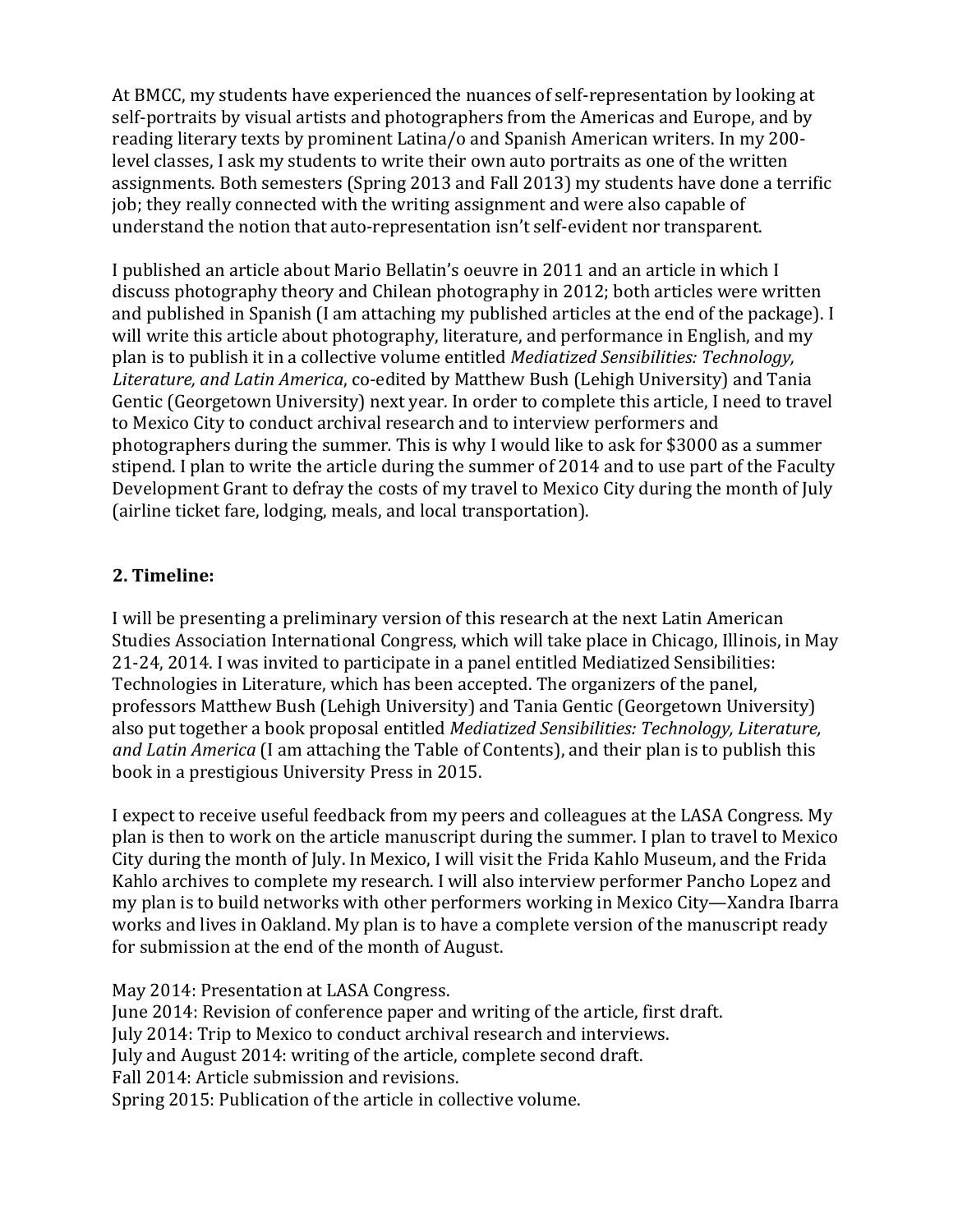# **3. Itemized Budget:**

I plant to use the \$3000 Faculty Development Grant as a summer stipend and to help covering the costs of my travel to Mexico City during the month of July (the total trip budget is \$2150 including airline ticket fare, lodging, meals, and local transportation). I have consulted kayak.com to compare airfares prices during the month of July, and booking.com for lodging. I plan to stay 10 days in Mexico City.

| Airfare to Mexico City (round trip): | \$600                                      |
|--------------------------------------|--------------------------------------------|
| Lodging:                             | \$900 (\$90 per night average, at a 3-star |
|                                      | hotel in Chapultepec/Polanco area or a     |
|                                      | studio apartment in Coyoacán area)         |
| Meals:                               | $$500$ (\$50 per day)                      |
| Transportation in Mexico City:       | $$150$ (\$15 per day)                      |
|                                      |                                            |

[Bibliography Omitted]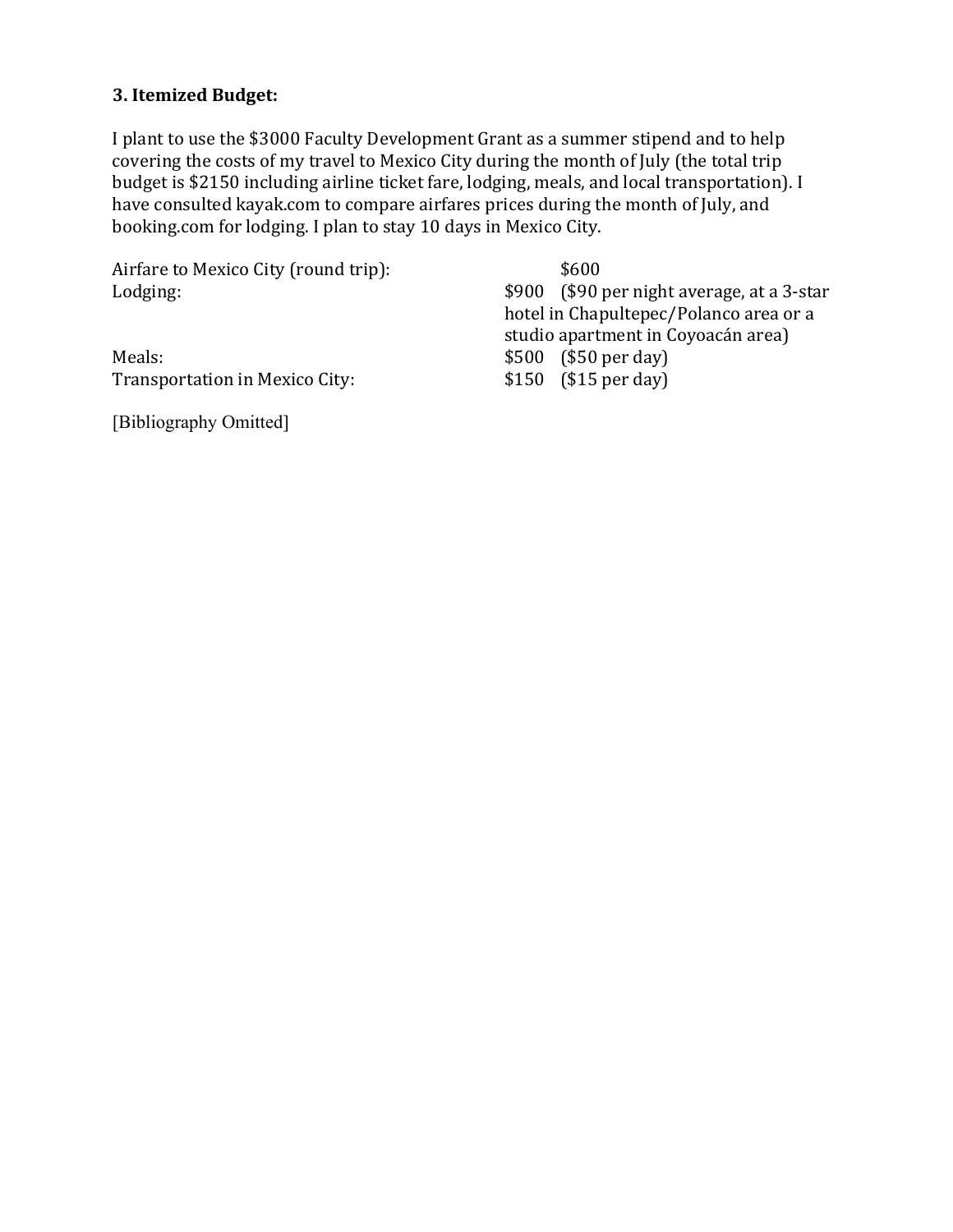#### **SAMPLE APPLICATION #3**

## **Project Narrative: Gold is Not Noble Anymore: Synthesis and Reactivity of Nanostructured Gold Surfaces**

#### **Abstract**

Gold is generally considered a chemically inert and non-reactive noble metal, but depending on its surface structure, gold exhibits chemical and physical properties which are completely different from the closely packed smooth surface. Gold catalysts, in the form of dispersed nanosized supported gold clusters, exhibit unusual chemical reactivity, which must be attributed to the structure and electronic properties of the gold nanoparticles. In order to study the relationship between surface structure and reactivity, we intend to synthesize nanostructured gold surfaces and investigate their chemical reactivity for the activation of carbon dioxide and other molecules relevant to energy and environment.

### **Project Description**

Catalytic reactions are an essential part in virtually all chemical technologies and biological processes. The catalytic effect of metals is based on two factors - the electronic properties of the metal and the surface structure of the catalyst. Gold is generally considered a chemically inert and non-reactive noble metal, but depending on its surface structure, gold exhibits chemical and physical properties, which are completely different from those of the smooth closely packed surface. In catalysis, gold has received recently attention due to its high reactivity in low temperature catalytic reactions (1). This unusual reactivity must be attributed to the electronic properties and surface structure of catalysts, which usually consist of dispersed nanoparticles. In contrast, surface science studies suggest that the smooth, close packed Au(111) surface exhibits little chemical reactivity (2-4). The unusual chemical reactivity of gold nanostructures has led to interest in a multitude of areas beyond catalysis, e.g. in biomedical applications (5). A complete understanding of the underlying structure-reactivity mechanism requires the controlled, reproducible synthesis of nanoparticles or nanostructured surfaces combined with structural characterization methods at nanoscale resolution.

In the proposed project we aim to explore / develop a new method for synthesizing reproducible nanostructured gold substrates, which allow us to control the structures from the nanometer to the submicron scale.

In the *first part* of this project, we intend to apply a recently developed method to produce nano-sized surface defects by using *ion etching,* i.e. sputtering the surface with highenergy noble gas ions (argon or neon). This method permits to produce well-defined surface defects in the shape of hexagonal vacancy islands (pits) on single crystal Au(111) surfaces (see Fig. 1 below). Characterization of these surface structures on a nanoscale is performed with Scanning Probe Microscopy Techniques (SPM). Based on preliminary results described below, we expect to control the size and shape of the islands as a function of ion etching conditions exposure time, ion energy and incident angle of the ion beam.

In the *second part*, we investigate the reactivity and stability of select nanostructures on Au(111) surfaces (high vs. low defect density), i.e. their capacity for adsorption and bond activation of molecules relevant to energy and environment (CO<sub>2</sub>, CO, H<sub>2</sub>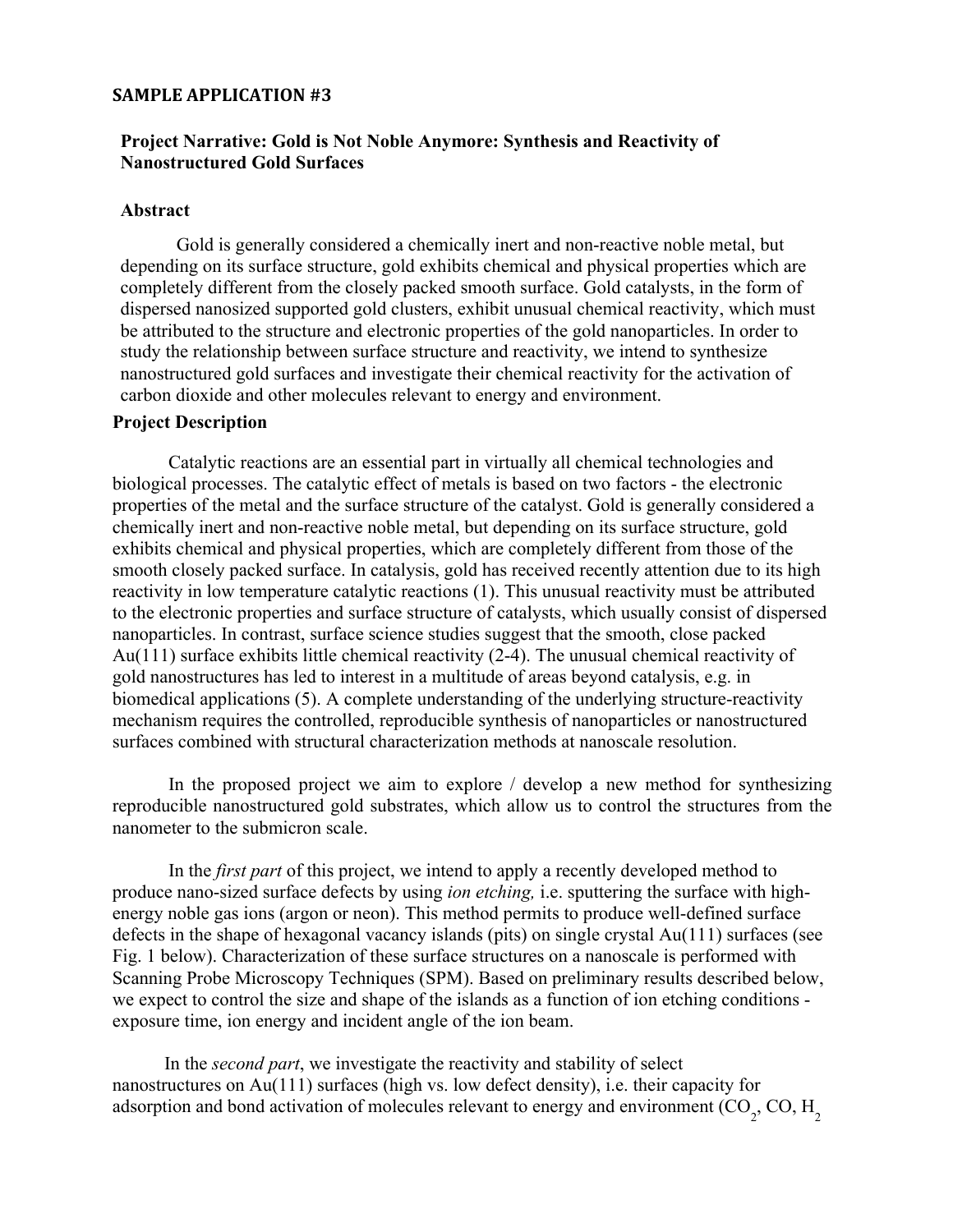and H 2 O). The activation of carbon dioxide is of particular interest due its environmental

relevance and its role in the synthesis of liquid fuels from  $CO_2 + H_2O(6)$ .

It is well known that none of these molecules adsorb on the smooth Au(111) surface, even at low temperature (with exception of  $H_2$ O). The present understanding is, that low

coordination sites on gold, i.e. surface step and kink sites, are chemically more reactive than the highly coordinated sites of the smooth Au(111) surface (7). Since the first step in these reactions involves most likely the adsorption of the molecular reactants (Langmuir-Hinshelwood mechanism), step sites are thought to play an important role in activating these reactions. Therefore, well-characterized, stable model catalysts based on nanostructured Au(111) surfaces are expected to play an important role in understanding the mechanism of these reactions on supported gold catalysts. An equally important aspect of these reaction studies will be to determine the *structural stability* of the surface under reaction conditions (4) through characterization with Scanning Probe Microscopy Techniques - Scanning Tunneling Microscopy (STM) and Atomic Force Microscopy (AFM).

## **The specific questions we intend to answer are:**

1. Can we **synthesize nanostructures on Au(111) surfaces with ion etching**, which allows us to control the size and structure of surface defects on a nanoscale?

2. What are **reactivity and stability of these nanostructured Au(111) surfaces** towards molecules relevant to energy and environment  $(CO_2, CO, H_2, H_2O$ ?

## **Preliminary Results**

In preliminary work performed at Brookhaven National Laboratories, we have produced nanostructured Au(111) surfaces by ion beam etching of clean, well-ordered single crystal Au(111) surfaces. After characterization of the smooth Au(111) surface, the surface was subjected to short 1 keV Neon ion sputtering intervals at elevated temperatures. Images obtained with Scanning Tunneling Microscope (STM) demonstrate that this procedure results in nanosized hexagonal vacancy islands (pits), shown in Fig. 1.



80 x 80 nm 200 x 200 nm 800 x 800 nm

Fig. 1: STM images of the Au(111) surface after ion etching show hexagonal vacancy islands with average pit "diameters" of  $\sim$ 20 nm. The 3D-image at left shows details of the pits, which have an "inverted pyramid" structure and depths of  $\sim$ 10 atomic layers (each surface step represents an atomic layer)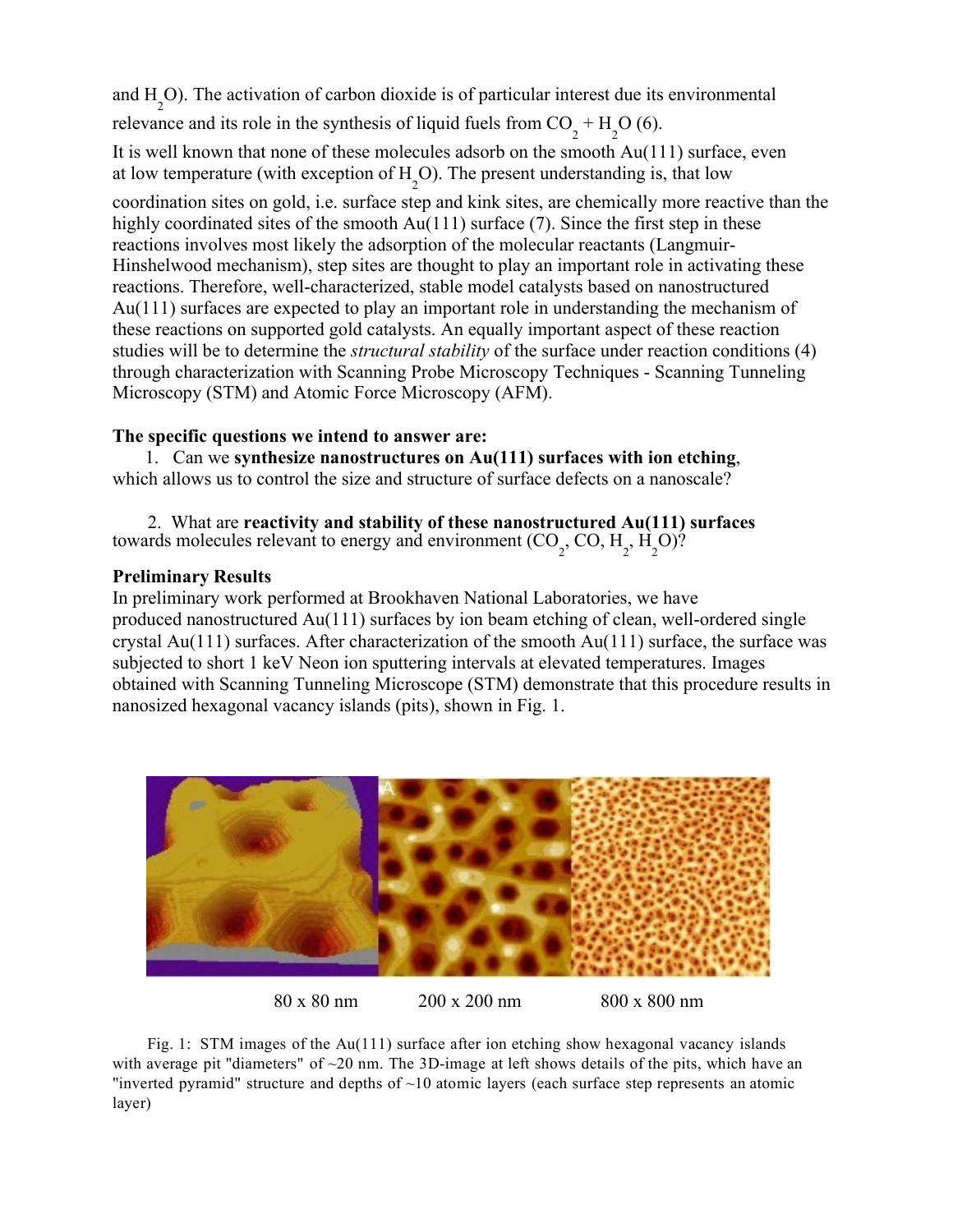Variation of the sputtering conditions, such as the number and length of the sputtering cycles, should allow us to reproducibly control the size and depth of the pits. Larger pit sizes increase both the depth of the pits (1 to 10 atomic layers) as well as the length of the monoatomic steps.

## **Experimental Method**

Experiments will be performed in collaboration with Dr. Jan Hrbek at the Chemistry Department at Brookhaven National Laboratories (BNL) and the Center for Functional Nanomaterials (CFN) at BNL. Synthesis and characterization of the nanostructured Au(111) surfaces will be performed in a Ultra High Vacuum Chamber (UHV) equipped with a Scanning Tunnel Microscope (STM), an Ion Sputtering System and other surface probes. Chemical reaction studies will be performed in a separate UHV chamber, which contains facilities for vibrational spectroscopy with Infrared Reflection Absorption Spectroscopy (IRAS), an Ion Sputtering System and other surface spectroscopies. Additional surface characterization to determine the stability of the surfaces at ambient pressure, will be performed with an Atomic Force Microscope at CFN.

## **Relevance of Work / Benefits**

## *Relevance to Surface Science and Catalysis*

This work is part of a larger effort to characterize the structure-reactivity relationship of metals at the nanoscale, and will eventually aid in the development of better catalysts for the activation of carbon dioxide and other molecules relevant to the environment (greenhouse gases) and energy (sustainability).

## *Professional Development and Benefit to Students*

This work will enable me to collaborate with outstanding scientists (Dr. Hrbek and others) and perform research with state-of-the-art equipment at Brookhaven National Laboratories. This will in the end benefit my research and teaching at BMCC. Even though the proposed work will be carried out at BNL, the experience gained there will benefit our research here at BMCC. We are currently acquiring an Atomic Force Microscope at BMCC and plan to continue research with undergraduate students after the new instrument is operational (Fall 2012). Undergraduate students will have the unique opportunity of using state-of-the-art equipment to gain "cutting edge" research experience in nanoscience.

### **Publication**

We intend to publish the proposed research in *Journal of Physical Chemistry* or *Surface Science*.

## **Timeline**

- July/August 2012: Experimental work at BNL (4-6 weeks).
- Fall 2012: Preparation of manuscript for publication.

- January 2013: Submission of manuscript and final report. March 2013: Presentation at the Center of Excellence in Teaching, Learning and Scholarship

## **Budget:**

Summer Stipend: \$3000 The stipend will be used for summer research at BNL (4-6 weeks).